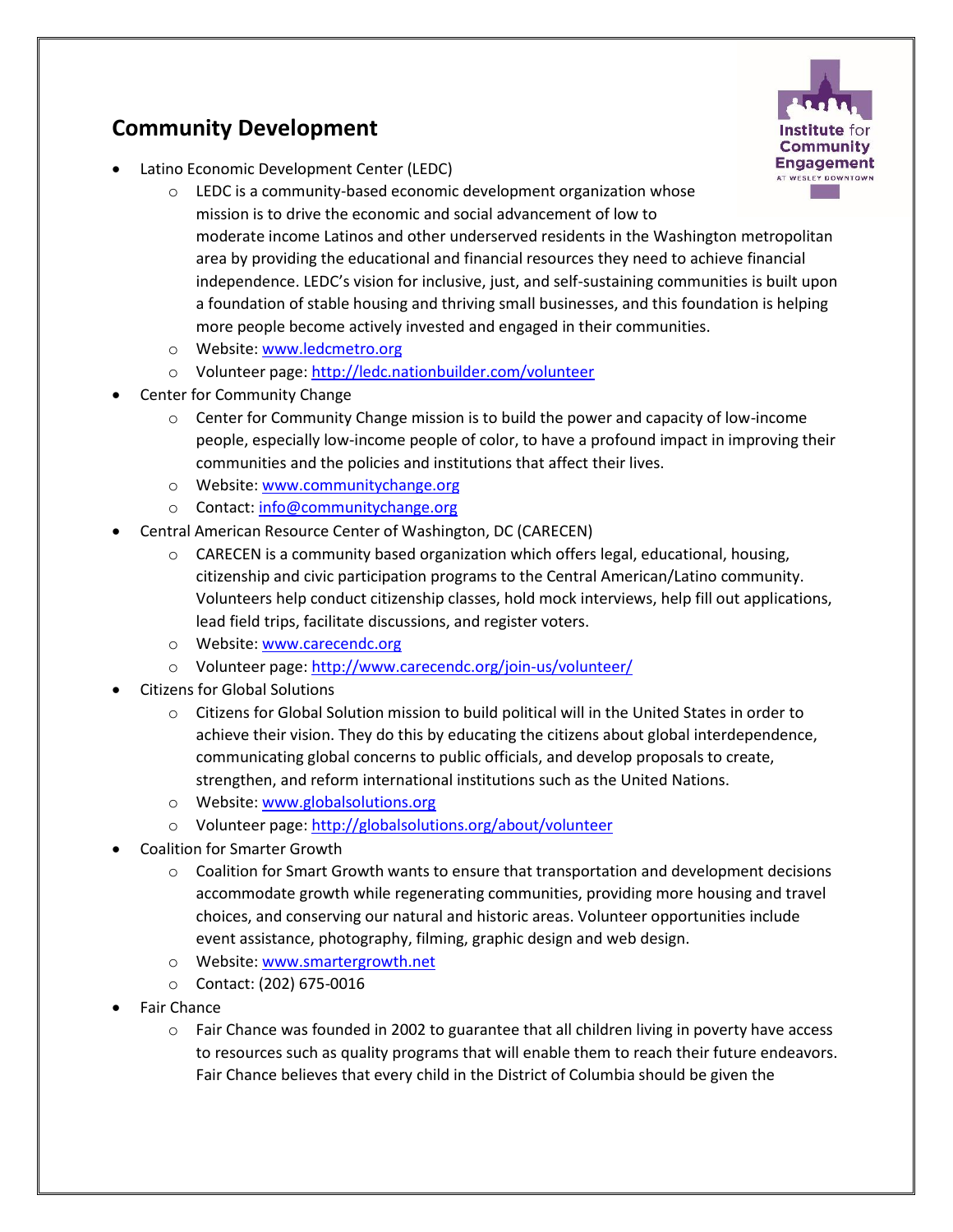opportunity to succeed. Their mission is to strengthen the sustainability of nonprofit organizations and their leaders to change the lives of children and youth living in poverty.

- o Website[: www.fairchance.org](http://www.fairchance.org/)
- o Contact: (202) 467-2420
- DC Employment Justice Center
	- $\circ$  The D.C. Employment Justice Center protects and promotes the legal rights of low-wage workers in the DC metro area. To ensure that all workers are treated equally in the workplace, the EJC uses knowledgeable employment law attorneys and policy advocates to provide high-quality, free legal advice and assistance to low-wage workers and push for modifications in the workplace fairness laws. Volunteer opportunities include advocacy, worker's rights clinics, administrative support, education programs.
	- o Website[: www.dcejc.org](http://www.dcejc.org/)
	- o Contact: [justice@dcejc.org](mailto:justice@dcejc.org)
- Green DMV
	- o Green DMW was founded in 2007. Since its founding, they have developed successful programs to serve disadvantaged communities. Green DMV promotes sustainability in lowincome neighborhoods as a pathway out of poverty. They believe that by helping underserved communities to realize the true benefit of clean energy, they can increase the vitality of small business community, educate the next generation on environmental stewardship, and strengthen the effectiveness of community stakeholders. They are fueled by the passion to ensure that the green economy is inclusive to all people.
	- o Website[: www.greendmv.org](http://www.greendmv.org/)
	- o Contact: (888) 625-4440
- LIFT
	- $\circ$  LIFT is a growing movement to combat poverty and expand opportunity for all people in the United States. Our mission is to alleviate poverty in DC and our country for engaging our nation's college students in this effort. LIFT recruits and trains a diverse corps of undergraduates who make rigorous and sustained commitment to service while in school. This volunteer corps operates a national network of service centers, where they work side by side with low-income individuals and their families to find jobs secure safe and stable housing make ends meet through public benefits and tax credits and acquire critical support like healthcare and childcare.
	- o Website[: www.liftcommunities.org](http://www.liftcommunities.org/)
	- o Contact: [info@liftcommunities.org](mailto:info@liftcommunities.org)
- Neighbors Consejo
	- o Established in 1994, Neighbors' Consejo is the only Latino, bilingual, and multicultural agency specializing in the prevention of homelessness in the Washington, D. C. metropolitan area. Neighbors' Consejo is committed to helping homeless men and women who suffer from addiction, alcoholism and mental health problems. Volunteers are needed for outreach, computer literacy, intake and fundraising.
	- o Website[: www.neighborsc.org](http://www.neighborsc.org/)
	- o Contact: (202) 234-6855
- One DC